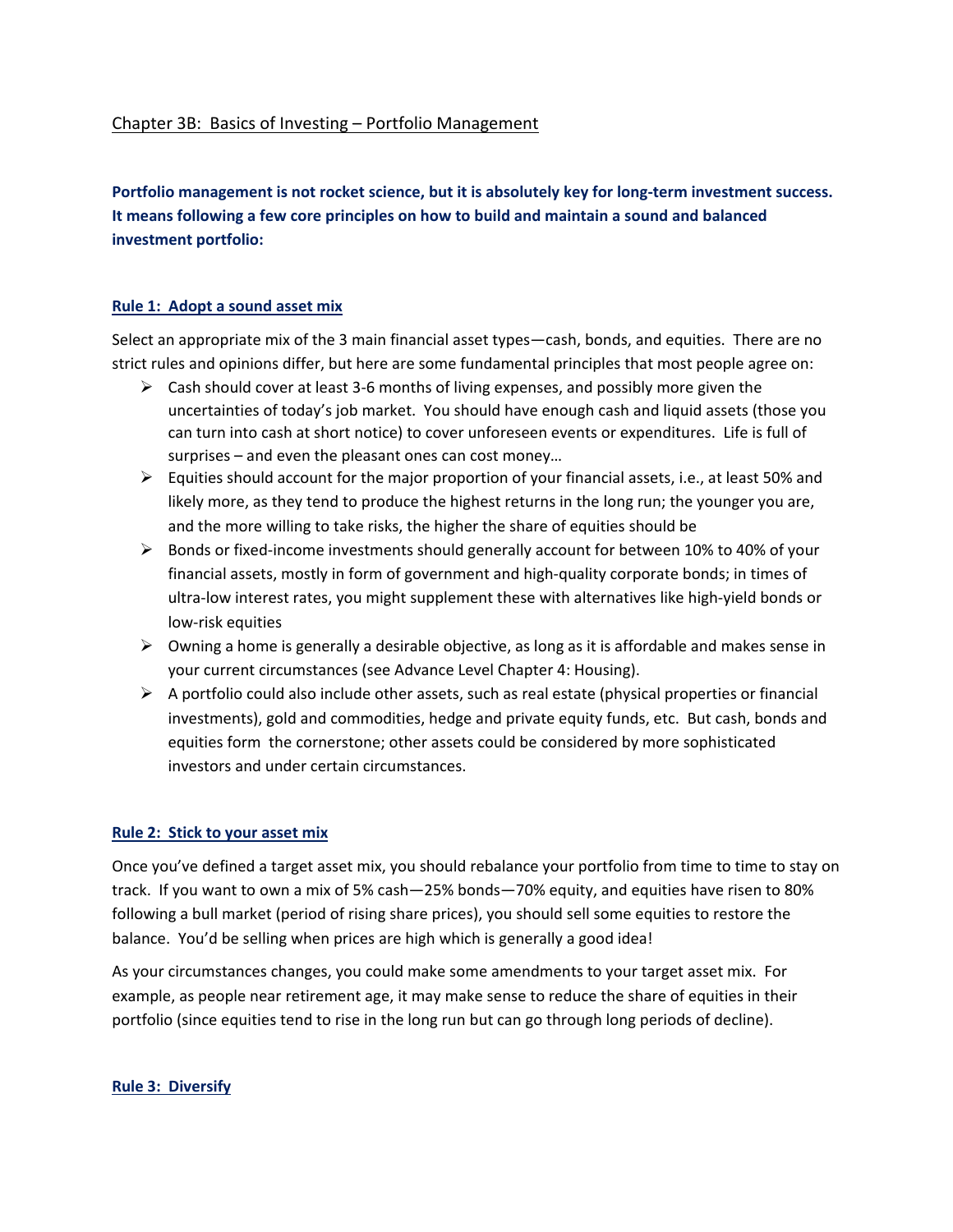Diversification is important not only for the overall asset mix but also within each asset category. You should buy different types of stocks and stock mutual funds. Mutual funds offer diversification along with professional asset management and liquidity. There are different types of funds, specialized by country, sector, type of security, active or passive management, etc. You could buy a mix of funds with different features.

Diversification also applies to bonds: you should buy a mix of short and long-term bonds, and a majority of safe bonds (government and high-grade corporate) along with some higher-risk bonds. You could invest through fixed-income mutual funds, especially in areas like high-yield or foreign bonds where specialized expertise is particularly useful.

Diversification can reduce the risk of your portfolio without sacrificing return: it takes advantage of the fact that not all assets go up or down at the same time. An important factor is the correlation between different assets, i.e., the degree to which their performance tends to move in tandem: by mixing assets with low correlation, you can enhance the overall stability of your portfolio.

# **Rule 4: Balance risk and reward**

High risk should be compensated by high returns. Examples of relatively high-risk investments that should offer high potential returns are venture capital funds, emerging markets, and junk bonds. You could consider investing in them if you understand the risks involved and they account for a relatively small proportion of your portfolio.

# **Rule 5: Don't try to time the market**

Stocks should account for the bulk of your portfolio since they have outperformed other asset classes in many countries over long periods of time. The best strategy for stock investing is "buy and hold": it minimizes trading expenses and avoids buying at the top and selling at the bottom.

A smart way to accumulate stocks is dollar or pound-cost averaging: you invest a certain amount of money in a stock or mutual fund every month or quarter; when prices are high, you buy more units, and when prices are low you buy less.

# **Rule 6: Investing is not speculating**

If you want to bet on individual stocks that you think are hot or that someone recommended to you, keep in mind that speculation is inherently risky and nobody knows the future. The best advice is to stick to sound, long-term investment strategies. But if you really want to take a punt, make sure it's for a small amount that will not materially affect your well-being if it goes sour (nor leave you exposed to your family's sneers…). Never bet the farm on any one idea!

# **Rule 7: Avoid leverage**